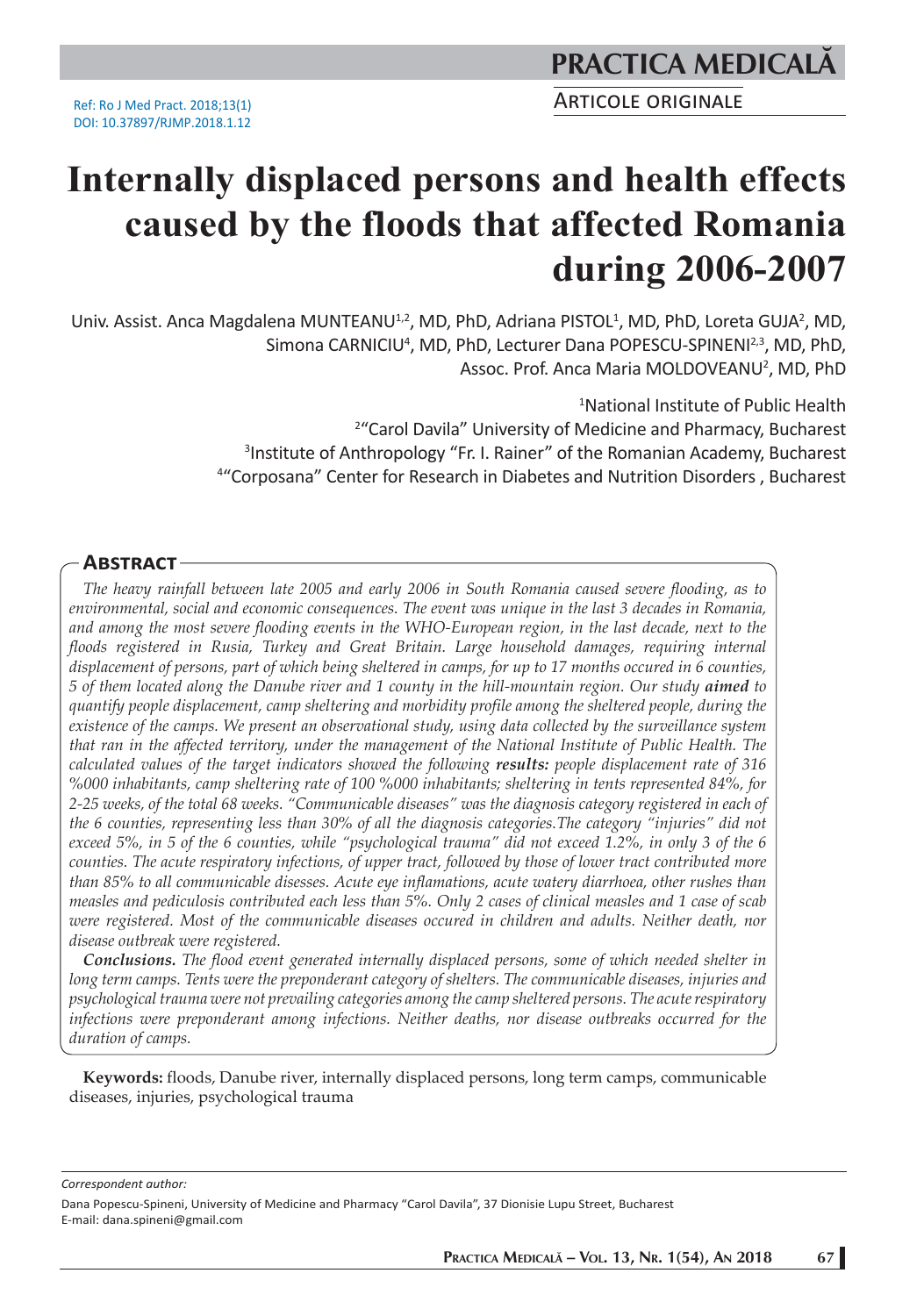#### **INTRODUCTION**

The human activities based on fossil fuel burning during the last 5 decades have been generated greenhouse gases, responsible for the increasing global warming. Among consequences are the extreme weather events, more intense, more frequent, affecting larger areas, including the temperate climate regions: heat waves, wild fires and droughts, on one side, heavy rainfalls, floods, landslides, violent landstorms and cyclones, on the other side. Climate changes affects major social and environmental determinants of health, such as availability and quality of drinking water, ecosystems, agriculture and food production, economic development and population migration (41). Globally, the natural disasters related to climate changes, registered after 1960 increased 3 times, causing 60,000 deaths. The WHO estimation for 2030- 2050 is not at all optimistic: 250,000 deaths per year, of which 38,000 through heat waves, 48,000 through diarrhoea, 60,000 through malaria and 95,000 through infant malnutrition (39,43). As to the WHO European Region, between 1990 and 2012 there have been registered: 40 drought events, 121 earthquake, 222 extreme temperature, 491 floods, 2 insect infestation, 5 mass movement dry, 57 mass movement wet, 333 storms, 4 volcano and 82 wild fires.

The above mentioned **floods** caused 4,568 deaths, affected 12,800,073 people and caused an economic damage (thousands of US\$) of 94,410,590 (40). The estimation for the next decades in Europe shows increasing precipitation, soil erosion and flooding (1), that, without adaptation, might lead to an increasing number of European people potentially affected by flooding, every year by 2085, from 775,000 to 5.5 million (10). The short term health risks when exposed to heavy rainfall and flooding are deaths (by drowning), infections (water, food and vector borne), injuries and psychiatric trauma. The risk of infection is high in important population displacement and/or compromised water sources. It occurs typhoid fever, cholera, hepatitis A (through unsafe water consumption), as well as leptospirosis, wound infections, dermatitis, conjunctivitis, and ear, nose and throat infections (through direct contact with polluted waters). In flooding, the expansion in the number and range of vector habitats also occurs, causing an increase of vector-borne human diseases: malaria, dengue and dengue haemorrhagic fever, yellow fever, and West Nile

Fever. Workers who routinely handle corpses may have a risk of contracting tuberculosis, bloodborne viruses (such as hepatitis B/C and HIV), and gastrointestinal infections (such as rotavirus diarrhoea, salmonellosis, E. coli, typhoid/paratyphoid fevers, hepatitis A, shigellosis and cholera). Respiratory infections, measles, pediculosis or scab might also occure, in conditions of high density of habitation and inssufficient sanitation and personal hygiene. Such health risks are amplified by the possible diminished access to healthcare services in floodings (damaged access routes and/or healthcare units) (6-8,38,45).

People migration is another major effect in natural disasters or conflicts. Globally, between 2008 and 2014, 1 person per second have been displaced (17). Migration in defined in terms of duration and distance of movement from the native place. It is used "short term migration", for less than 1 year, or "long term migration", for duration more than 1 year. It is used "internal displacement", inside a country's borders and "international migration" when people migration crosses the borders. "Internal displacement" occurs most frequently in natural disasters ("environmental migrants"), "international migration" in conflicts and wars ("international migrants") (5,37). Internally Displaced Persons (IDP), are defined as "persons or groups of persons who have been forced or obliged to flee or to leave their homes or places of habitual residence, as a result of …natural or human-made disasters, and who have not crossed an internationally recognized state border" (19). Floods generate effects of high to medium severity, in comparison to other naturale disasters (38).

During the last decades, Romania was the most frequently affected by heat waves, followed by intense precipitation causing flooding and landslides. The most important flooding event occured after the heavy rainfall between the late 2005 and the early 2006, affecting 11 counties of the southern part of the country: 10 counties located in the plain of the river Danube – Braila (BR), Calarasi (CL), Constanta (CT), Dolj (DJ), Giurgiu (GR), Ialomita (IL), Mehedinti (MH), Olt(OT), Tulcea (TL) and Teleorman (TR) and 1 county, Gorj (GJ), situated in a hill-mountain area, crossed by an important affluent of the Danube. There have been registered a lot of damaged to destroyed households, internally displaced people (IDP), part of them sheltered in camps. For the local government authorities the event was challenging, as to ensuring shel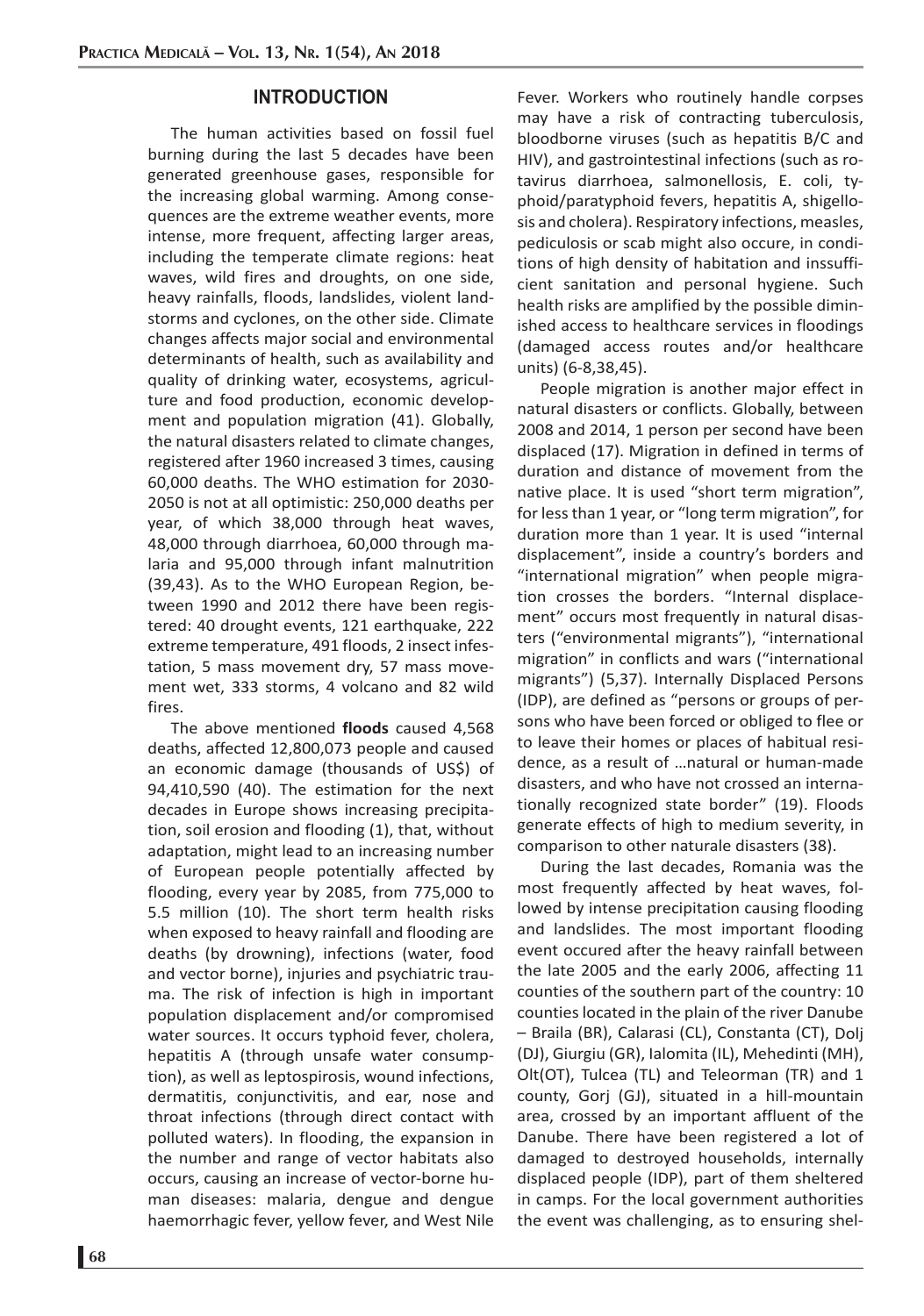tering, water and food supplies, sanitation and hygiene, vector control, under the recomandations of the public health authorities, guided by specific provisions (31,35,42,46,47,50,52). The public health authorities elaborated plans and run the actions of: health state surveillance of the persons sheltered in camps, monitoring the quality of food and drinking water, waste management, vector control, health education, vaccination (4,18,23,25,30,48,49,51). Priority was given to vaccinations against measles, mumps, rubella, diphtheria, tetanus, pertussis, Haemophilus influenzae tip B infections, B virus hepatitis, meningococcal disease, pneumococcal disease, varicella, influenza, tuberculosis (4,11). The decisions with regard to the site selection, the arrangement of emergency settlements and the living conditions in such settlements were guided by global references (3,12,28,34).

**The aim** of our study was to quantify and describe: internal displacement of persons, camp sheltering, addressability to healthcare services in camps, morbidity and mortality in camps.

### **METHOD AND MATERIALS**

We ran an observational study of the internal displacement of persons, habitation conditions, morbidity and mortality in camps that functioned for up to 17 months (may 2006 – september 2007) on the territory of 6 of the 11 counties affected by flooding (Braila, Calarasi, Constanta, Dolj, Tulcea) or landslides (Gorj). In each camp the local public health authorities surveilled the health state of sheltered persons and monitored the hygiene and sanitation conditions, under the coordination of the National Institute of Public Health (NIPH). We used weekly generated data, related to: urban and rural affected localities, number of displaced persons, of which number of camp sheltered, by type of shelters: tent (T), building (B), pontoon (P), number of camp sheltered persons who addressed primary healthcare services attributed to the camps, total and by 4 diagnosis categories: "communicable disease" (CD), "injury" (INJ), "psychological trauma" (PSY TR) and "other diagnosis" (OTH). In the category "communicable disease", the clinicians ran diagnosis for 15 syndromes recommended by WHO to be surveilled in human communities affected by natural disasters or conflicts/wars: acute respiratory infections of upper respiratory tract (ARIUT), acute respiratory infections of lower respiratory

tract (ARILT), acute eye inflamation (AEI), acute watery diarrhoea (WD), acute bloody diarrhoea (BD), measles (MEA), other rushes (RSH), pediculosis (PED), scab (SCB), meningitis/encephalitis (MGE), acute jaundice syndrome (AJS), unknown origin fever (UF), cluster of unknown disease (CUD), influenza (FLU), cholera (CHL). There have been registered the possible cases, according to the case definitions (4,9,15,18,23, 25). Data served to compute the following indicators: displacement rate, camp sheltering rate, density of habitation in tents, buildings or pontoons, people addressability to primary healthcare services in camps, diagnosis categories profile, communicable diseases profile, atack rates by communicable diseases, specific mortality in camps.

#### **RESULTS**

In may 2006 we registered the highest number (9,000) of internally displaced persons, from 6 of the 11 affected counties, with a weekly dynamic showed in Fig. 1. The displacement rate in the territory was 300 persons %000 inhabitants, from 42 localities, 37 rural (88%) and only 5 urban (12%). The values by county are shown in Table 1. Camp sheltering in the territory was 37% of the displaced, at a rate of sheltering of 121 persons %000 inhabitants. The weekly dynamic of the number of persons sheltered in camps is shown in Fig. 1, too. The county levels of sheltering indicators are shown in Table 2*.*  The duration of camps ranged 4-68 weeks (1-17 months), depending on county (Table 2). Camp shelters profile showed 84% tents, 15% buildings, 1% pontoons (in TL county only). The density of habitation resulted of 17 people/pontoon, 12 people/tent and 7 people/building. Details by county are shown in Table 3.

*TABLE 1. Displacement: frequency and spread*

| county    | no. of    | displaced<br>rate (%000 | no. of localities<br>with displacement |       |  |  |
|-----------|-----------|-------------------------|----------------------------------------|-------|--|--|
|           | displaced | inhabitants)            | rural                                  | urban |  |  |
| CL.       | 2,693     | 863                     | 8                                      | 1     |  |  |
| DJ        | 4,494     | 640                     | 6                                      | U     |  |  |
| TL        | 777       | 316                     | 7                                      | 1     |  |  |
| GJ        | 510       | 136                     | 1                                      | U     |  |  |
| <b>CT</b> | 360       | 50                      | 15                                     | 2     |  |  |
| <b>BR</b> | 98        | 27                      | 0                                      | 1     |  |  |
| TOTAL     | 8,932     | 329                     | 37                                     | 5     |  |  |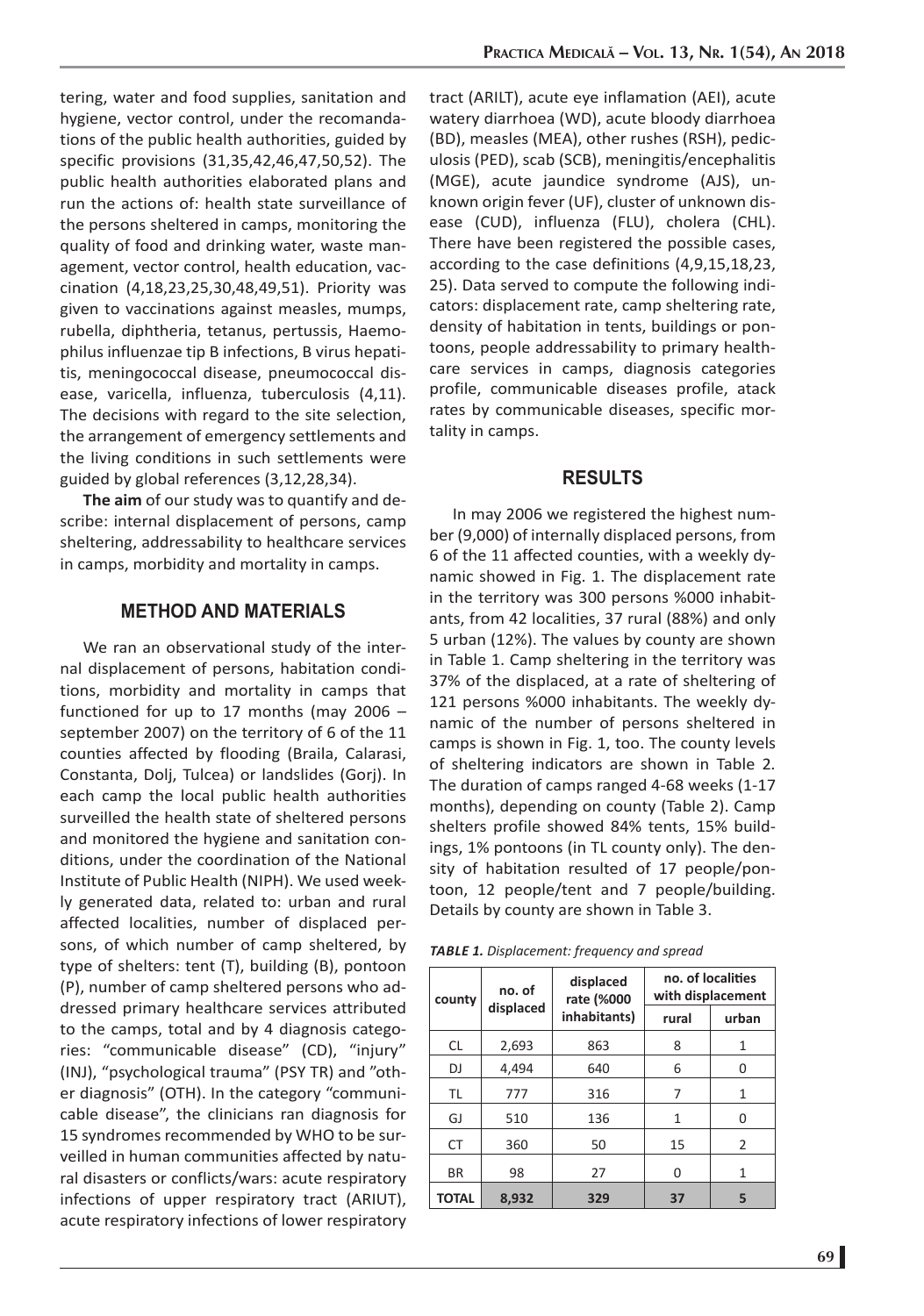

*FIGURE 1. Weekly dynamics of the displaced and camp sheltered people. Romania, flooding, 2006-2007*

| county       | no. of    | % sheltered | rates (%000 inhabitants) | camps duration |         |
|--------------|-----------|-------------|--------------------------|----------------|---------|
|              | displaced |             | displaced                | sheltered      | (weeks) |
| <b>CL</b>    | 2,693     | 46          | 863                      | 395            | 63      |
| DJ           | 4,494     | 35          | 640                      | 226            | 63      |
| TL           | 777       | 8           | 316                      | 26             | 35      |
| GJ           | 510       | 54          | 136                      | 73             |         |
| <b>CT</b>    | 360       | 22          | 50                       | 11             | 68      |
| <b>BR</b>    | 98        | 54          | 27                       | 15             | 4       |
| <b>TOTAL</b> | 8,932     | 37          | 329                      | 121            |         |

*TABLE 2. Displacement, sheltering in camps and duration of camps*

|  |  | <i>m</i> there is stretching conditions in camps |  |
|--|--|--------------------------------------------------|--|
|  |  |                                                  |  |

*TABLE 3. Sheltering conditions in camps* 

| county       |      | shelter type (%) |      |    | habitation density<br>(no. people/shelter) | habitation in<br>tents |             |
|--------------|------|------------------|------|----|--------------------------------------------|------------------------|-------------|
|              | B    |                  | P    | B  |                                            | P                      | (no. weeks) |
| <b>BR</b>    | 100  | O                |      | 53 | 0                                          | 0                      |             |
| <b>CL</b>    | 0.6  | 99.4             | 0    | 43 | 7                                          | 0                      | 20          |
| СT           | 96.4 | 0.6              | 0    |    | 2                                          | 0                      | 25          |
| DJ           | 61.5 | 38.5             | O    | 22 | 283                                        | 0                      | 12          |
| GJ           | 42.6 | 57.4             | O    | 6  |                                            | 0                      | 2           |
| TL           | 18.2 | 63.6             | 18.2 | 4  | 3                                          | 17                     | 25          |
| <b>TOTAL</b> | 15   | 84               |      |    | 12                                         | 17                     |             |

Weekly adressability to primary healthcare servicies organized in camps ranged largely 5-80%, peaking during the first 2 months (Table 4). The morbidity profile in camps, territory level: 90.9% "other diagnoses", 7% "communicable diseases", 2% "injuries" and 0.1% "psychological trauma", details by county in Fig. 2. ARIUT, followed by ARILT, contributed 85% of the communicable diseases. Other infectious syndromes, each less then 5% contribution, were: AEI, WD, RSH, PED, MEA and SCB (Fig. 3). The communicable diseases by age groups is shown in Fig. 4 and by county in Table 5. The atack rates by

communicable diseases peaked the first 6 weeks and ranged as follows: ARIUT  $6\%$  (CL) –  $60\%$ (GJ); ARILT 0.7% (CL) – 10% (CT); AEI 0.4% (DJ) – 7.5% (CT); WD 0.7% (CL) – 0.9% (GJ); MEA 35% (CL); RSH 0.7% (CL) – 9% (CT); PED 0.4% (CL) – 4% (BR); SCB 0.4% (GJ). Along the maximum duration of camps no case of influenza, acute bloody diarrhoea, meningitis/encephalitis, acute jaundice syndrome, unknown origin fever, cluster of unknown disease or cholera was registered. Neither disease outbreak, nor deaths were registered in camps.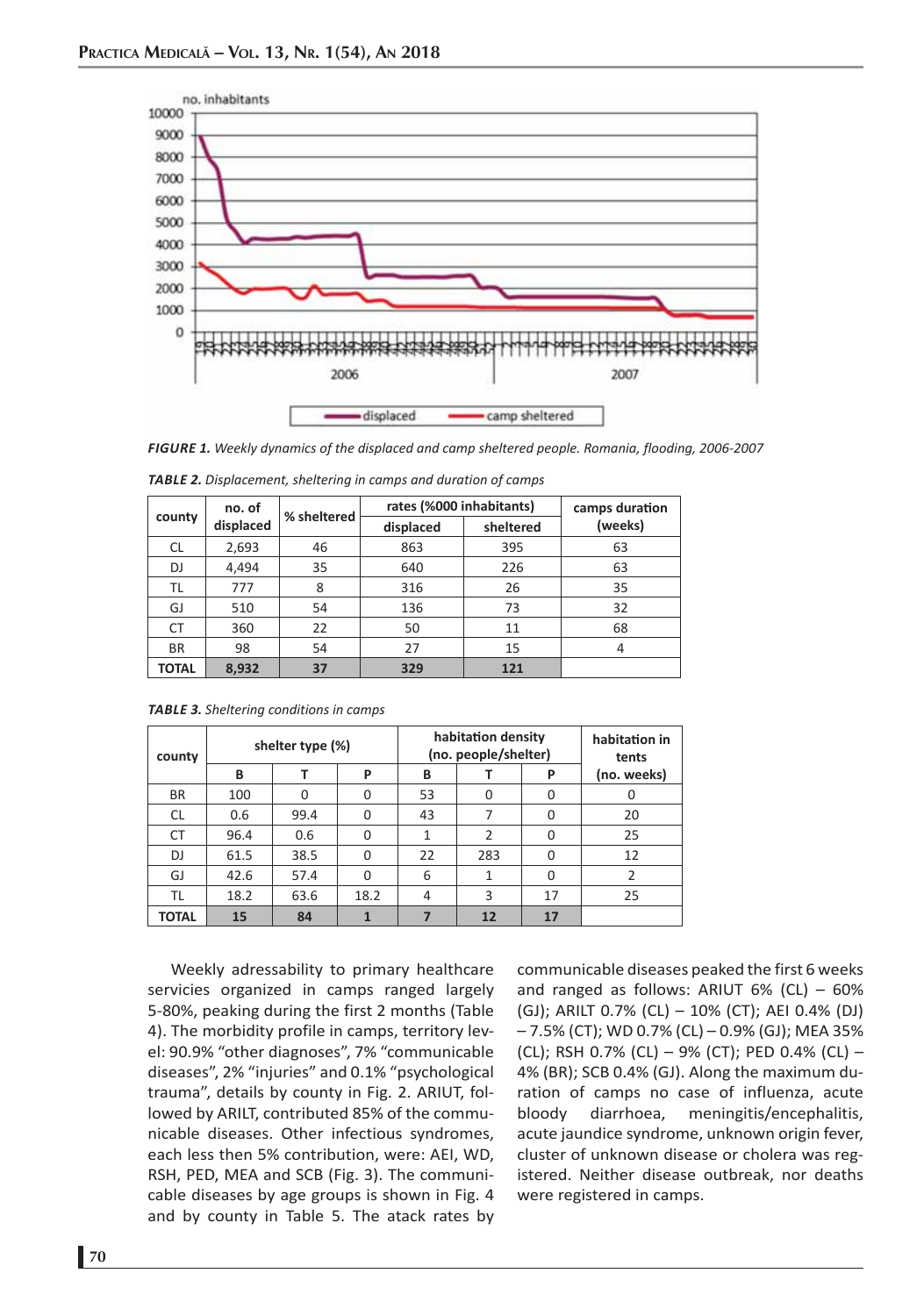

*FIGURE 2. The morbidity profile in camps. Romania, flooding, 2006-2007*



*FIGURE 3. Communicable diseases profile in camps. Romania, flooding, 2006-2007*



*FIGURE 4. Communicable diseases by age group in camps. Romania, flooding, 2006-2007*

*TABLE 4. Weekly addressability to primary healthcare services in camps*

| county    | addressability (%),<br>range | peaking week   |
|-----------|------------------------------|----------------|
| <b>BR</b> | $7 - 25$                     | S <sub>2</sub> |
| CL        | $10 - 35$                    | S1, S4         |
| CT        | $5 - 50$                     | S <sub>4</sub> |
| DJ        | $5 - 50$                     | S5             |
| GJ        | 10-80                        | S <sub>2</sub> |
| ΤI        | 14-31                        | S2, S5, S10    |

## **DISCUSSIONS**

Among the countries of the WHO European Region, Romania was the most affected by heavy rainfall and flooding, after Rusia, during the first decade of the 21<sup>st</sup> century, at a rate of "affected" persons ranging 5,000-10,000 per milion inhabitants (20). Our "displacement" rate (3,000 per million inhabitants) converges to the above data, considering "affected" is always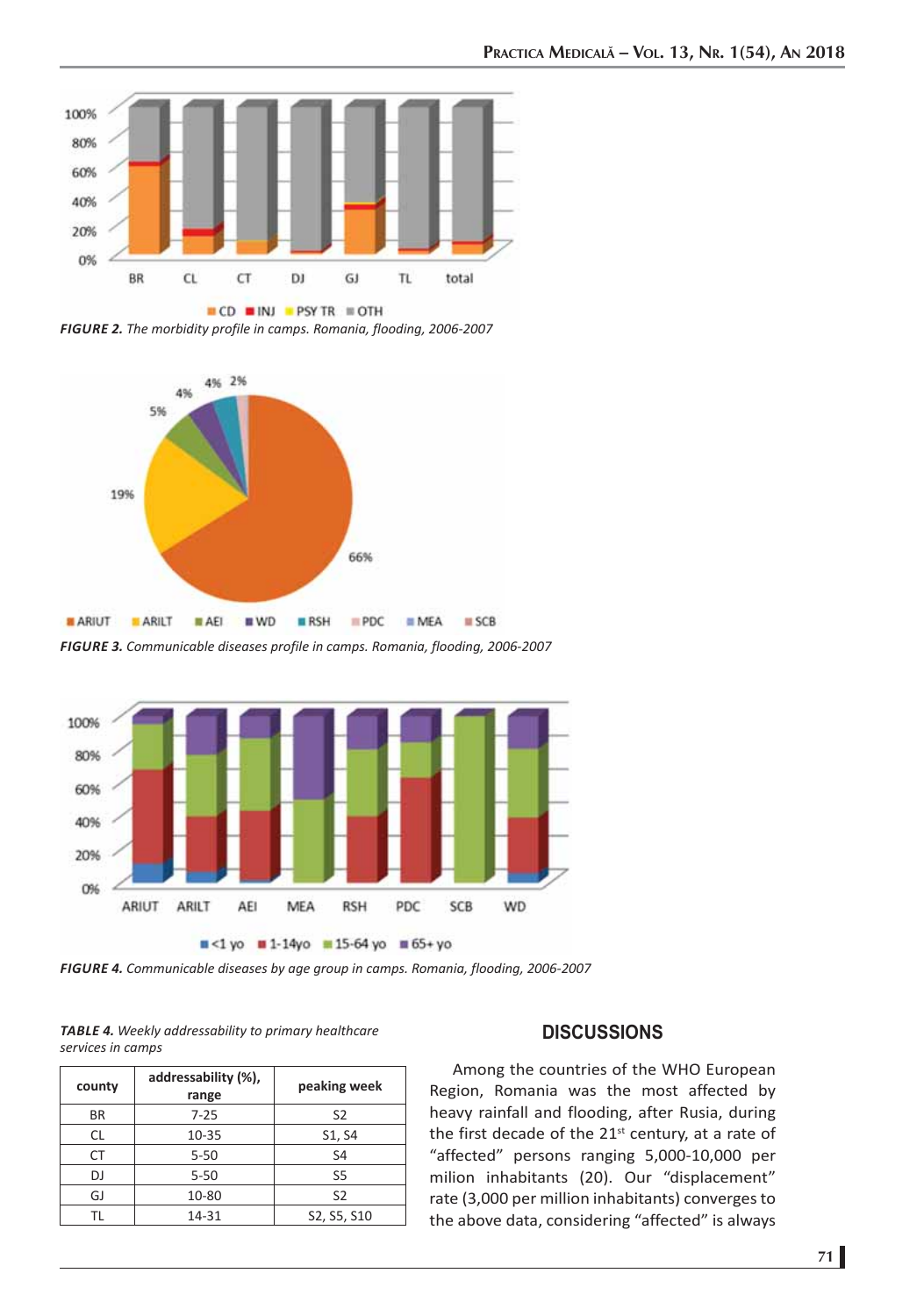more than "displaced" persons, in any flooding event. More than this, in 2 of the 6 counties where camps had to be organized, the displacement rate overcame the territory level: 3 times more in CL (8,630 per million inhabitants) and 2 times more in DJ (6,400 per million inhabitants) (Table 1).

Yet, have to say that the severity of this flooding event in Romania was relative, comparing to other recent flooding events all over the world: the april 2017 floods in Peru led to 1.3 million people affected and over 42,000 collapsed houses, 136 deaths and 18 missing people (24,32).

Rural habitation areas were far more affected by displacement than the urban ones. The ratio urban: rural localities with IDP was 7:1 (Table 1). CT county registered the highest number (15) of rural localities with IDP. In most of the other counties, 6-8 rural localities were affected by IDP. As to the urban localities with IDP, it was almost expectable a much lower level: no locality to 2 localities per county. It is obvious that the WHO vulnerability criteria were met in rural much more than in urban areas (2,5,38,44). In rural areas prevailed the river floods, while in the urban areas the flash floods, but nowhere was the case of coastal floods, as in at risk coastal cities of the world (Cairo, Calcutta, Delhi, Dhaka, Lagos, Manila, New York, Rio de Janeiro, Sao Paulo, Shanghai) (38). Three thousand of the IDP (37%) needed to be sheltered in camps by the local government authorities, as a consequence of 2 aspects: their households were severely damaged, while they found no shelter at their relatives or friends. In 3 of the 6 affected counties the percentage of IDP sheltered in camps overcame the territory level: GJ (54%), BR (54%) and CL (46%). Half of the affected territory registered "long term" camps, that is more than 52 weeks (19,37): CT 68 weeks, CL and DJ, 63 weeks each (Table 2). The duration of the camps' operation depended on the economic and organizational capacities of the authorities to ensure permanent and safe new habitation conditions. Tent as shelter represented 99% of the habitation forms in CL camps, 64% in TL camps and 57% in GJ camps. The duration of sheltering in tents lasted up to 25 weeks in CT and TL (Table 3). Under the registered addressability to primary healthcare services in camps (Table 4), the morbidity was dominated by the category "other diagnoses" in 5 of 6 counties. The category "communicable diseases" prevailed in BR county only (60%). In

rest, it did not exceed 31% contribution along the categories. "Injuries" contributed with less than 5%, in 5 of the 6 counties (less CT). "Psychological trauma" was a diagnosis category registered in 3 of 6 counties (CL 0.1%, CT 0.3%, GJ 1.2%), contributing along the categories with less than 1.2% (Fig. 2). Recent studies show psychological trauma to have an important contribution to the pathologies related to flooding, in the chronic phase, especially in high income population (14,29). When appears in the acute phase of the flooding, it is associated with displacement, may persist 6 months to 1 year and may have chronic evolution. The lack of the awareness or of the efficacy of the awareness was found negative influence factor associated with psychological trauma (22,26).

Tackling the awareness in floooding related to health, a prestigious author shows there are enough theoretically measures to prevent and limit the effects of floods. What is deficient in varying degrees from one state to another is their implementation (13). More results are expected from the provisions of the Sendai Framework for Disaster Risk Reduction 2015-2030, that outcame from The Third UN World Conference on Disaster Risk Reduction, March 2015, Sendai City, Japan (36). The Environmental Emergencies Guidelines, 2nd edition is also an instrument for action, full of value (33).

As to the communicable diseases profile in camps:

- *ARIUT*: contributed 66% at the territory level, were registered in every county, ranging 45-80%; contribution that overcame the territory level were registered in 3 of the 6 counties (BR, TL, GJ);
- *ARILT:* contributed 19% at the territory level, were registered in every county, ranging 9-39%; contribution that overcame the territory level were registered in 3 of the 6 counties (DJ, GJ, TL);
- *AEI:* contributed 5% at the territory level, were registered in 4 of the 6 counties, ranging 1-10%; contribution that overcame the territory level were registered in 3 of the 4 counties (CL, CT, DJ);
- *WD*: contributed 4% at the territory level, were registered in 4 of the 6 counties, ranging 2-8%; contribution that overcame the territory level were registered in 2 of the 4 counties (CL, TL);
- *RSH*: contributed 4% at the territory level, were registered in 4 of the 6 counties, ranging 1-18%; contribution that over-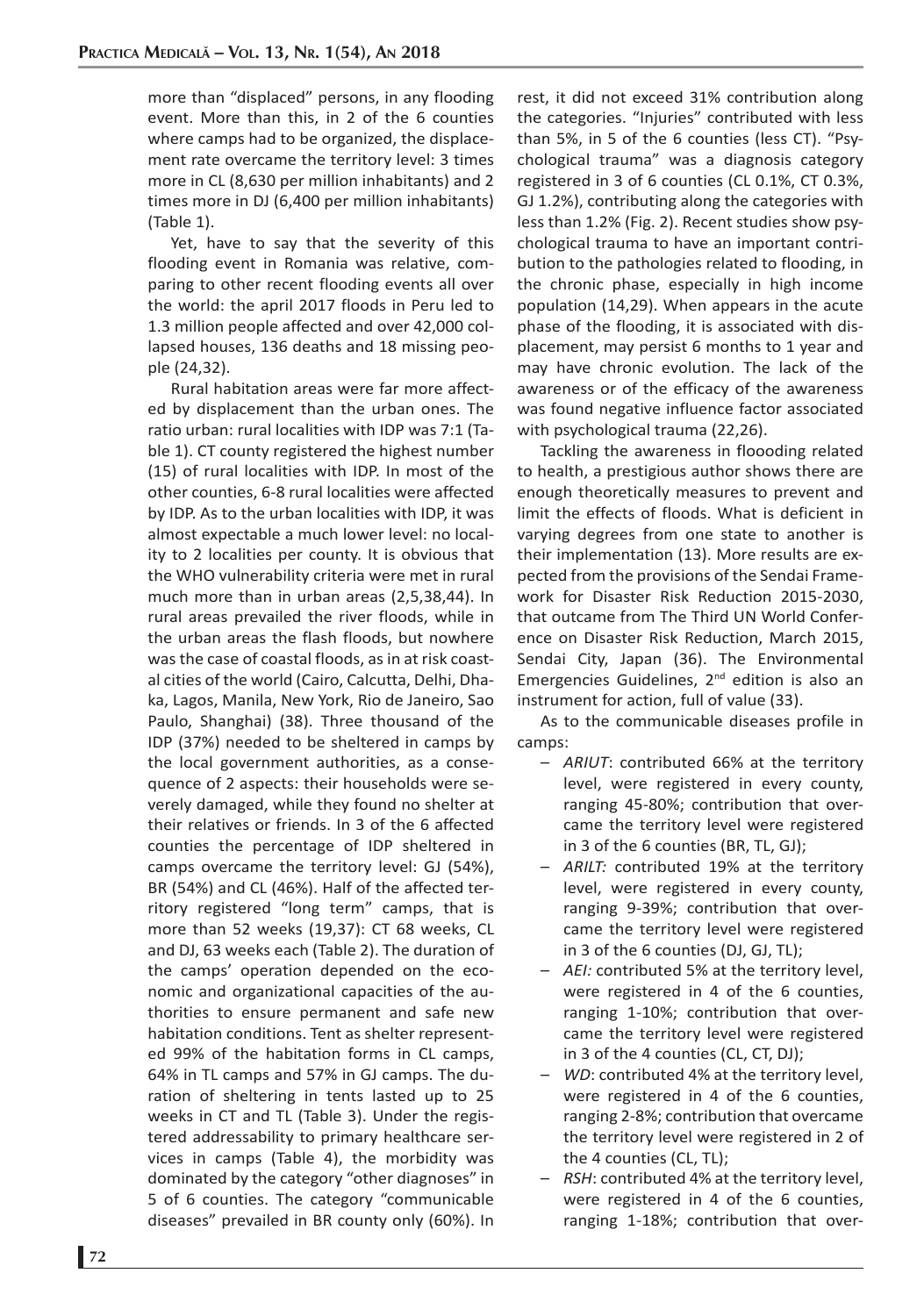came the territory level were registered in 2 of the 4 counties (CL, CT);

- *PED*: contributed 2% at the territory level, were registered in 4 of the 6 counties, ranging 1-10%; contribution that overcame the territory level were registered in 3 of the 4 counties (BR, CL, DJ);
- For *MEA*, we registered 2 possible cases (CL), while for *SCB,* a single case (GJ). (Table 5 and Fig. 3).

The age group "1-14 yo" had a prevailing contribution to the following infectious diagnoses: ARIUT (63%), PED (55%), AEI (38%), RSH (33%), WD (32%), while the age group "15-64 yo" had a prevailing contribution to SCB (100%). One MEA case was registered at "15-64 yo" age group, and the second case at "65+yo". Infant ages contributions in communicable diseases diagnoses showed: 10% ARIUT, 5.4% ARILT, 2.3% WD and 0.9% AEI (*Fig. 4*).

Seven of the 15 surveilled infectious syndromes (46%) were not registered during the whole duration of the camps: acute bloody diarrhoea (BD), meningitis/encephalitis (MGE), acute jaundice syndrome (AJS), unknown origin fever (UF), cluster of unknown disease (CUD), influenza (FLU), cholera (CHL). Neither disease outbreak, nor mortality were registerded.

Overcrowding alone, or combined with poor personal hygiene in camps is contributing factor in diseases such measles, varicella, influenza, meningitis and septicemia with meningococcus. Diseases transmitted by fleas and lice are not rare in such conditions, too, in camps. Recent izolated cases of recurrent fever were reported in the Netherlands, Germany, Finland and Belgium among migrants in Eritrea, Somalia and Sudan (11,38). In our camps, while measles and

pediculosis had very low contribution to the "communicable diseases" category of diagnosis, the acute respiratory infections had the highest contribution. Overcrowding has to be considered for them, too. A limit of our study is the lack of data referring "the habitation surface", that would have allowed us to express the density of habitation using "number of square meters/person" and not "number of persons per tent, building or pontoon", in order to better quantify "overcrowding".

Huge human displacement, as because of wars, generates important mortality (60-80%) during the first weeks from the onset, by measles, acute respiratory infections and malaria, in population previously affected of different forms of malnutrition: protein- calorie malnutrition, beriberi, pellagra, severe iron deficiency anemia, rachitis (11,34,41). On one hand, Romania did not face huge human displacement, on the other, the persons displaced and sheltered in camps did not suffer of previous important degree of malnutrition. If we add the consistent interventions of the public health authorities for water and food safety, for personal hygiene and sanitation, for vector control as well as for health education in camps, then the lack of mortality, the modest contribution of communicable diseases to the diagnoses profile in camps, even the infections profile become explicable.

#### **CONCLUSIONS**

It was a flooding event that imposed internally dispalcement of persons, an important part of them needing sheltering in camps for long term, mostly in tents. Neither communica-

| <b>TABLE 5.</b> Communicable diseases profile (%) in camps, by county |  |  |  |
|-----------------------------------------------------------------------|--|--|--|
|-----------------------------------------------------------------------|--|--|--|

| <b>BR</b>      |    | <b>CL</b>    |       |              | <b>CT</b> |              | DJ             |              | GJ             |              | TL             |  |
|----------------|----|--------------|-------|--------------|-----------|--------------|----------------|--------------|----------------|--------------|----------------|--|
| <b>ARIUT</b>   | 80 | <b>ARIUT</b> | 64    | <b>ARIUT</b> | 55        | <b>ARIUT</b> | 45             | <b>ARIUT</b> | 72             | <b>ARIUT</b> | 74             |  |
| <b>ARILT</b>   | 10 | <b>AEI</b>   | 10    | <b>ARILT</b> | 18        | <b>ARILT</b> | 39             | <b>ARILT</b> | 24             | <b>ARILT</b> | 19             |  |
| <b>PDC</b>     | 10 | <b>ARILT</b> | 9     | <b>RSH</b>   | 18        | AEI          | 10             | <b>WD</b>    | $\overline{2}$ | <b>WD</b>    | 5              |  |
|                |    | <b>WD</b>    | 8     | <b>AEI</b>   | 9         | <b>WD</b>    | 3              | <b>RSH</b>   | $\mathbf{1}$   | <b>RSH</b>   | $\overline{2}$ |  |
|                |    | <b>RSH</b>   | 6     |              |           | <b>PDC</b>   | $\overline{3}$ | <b>AEI</b>   | $\mathbf{1}$   |              |                |  |
|                |    | <b>PDC</b>   | 3     |              |           |              |                | <b>PDC</b>   | $\mathbf{1}$   |              |                |  |
|                |    |              | $***$ |              |           |              |                |              | $*$            |              |                |  |
|                |    |              |       |              |           |              |                |              |                |              |                |  |
|                |    |              |       |              |           |              |                |              |                |              |                |  |
| $*=1$ SCB case |    |              |       |              |           |              |                |              |                |              |                |  |

 $**$  = 2 MEA cases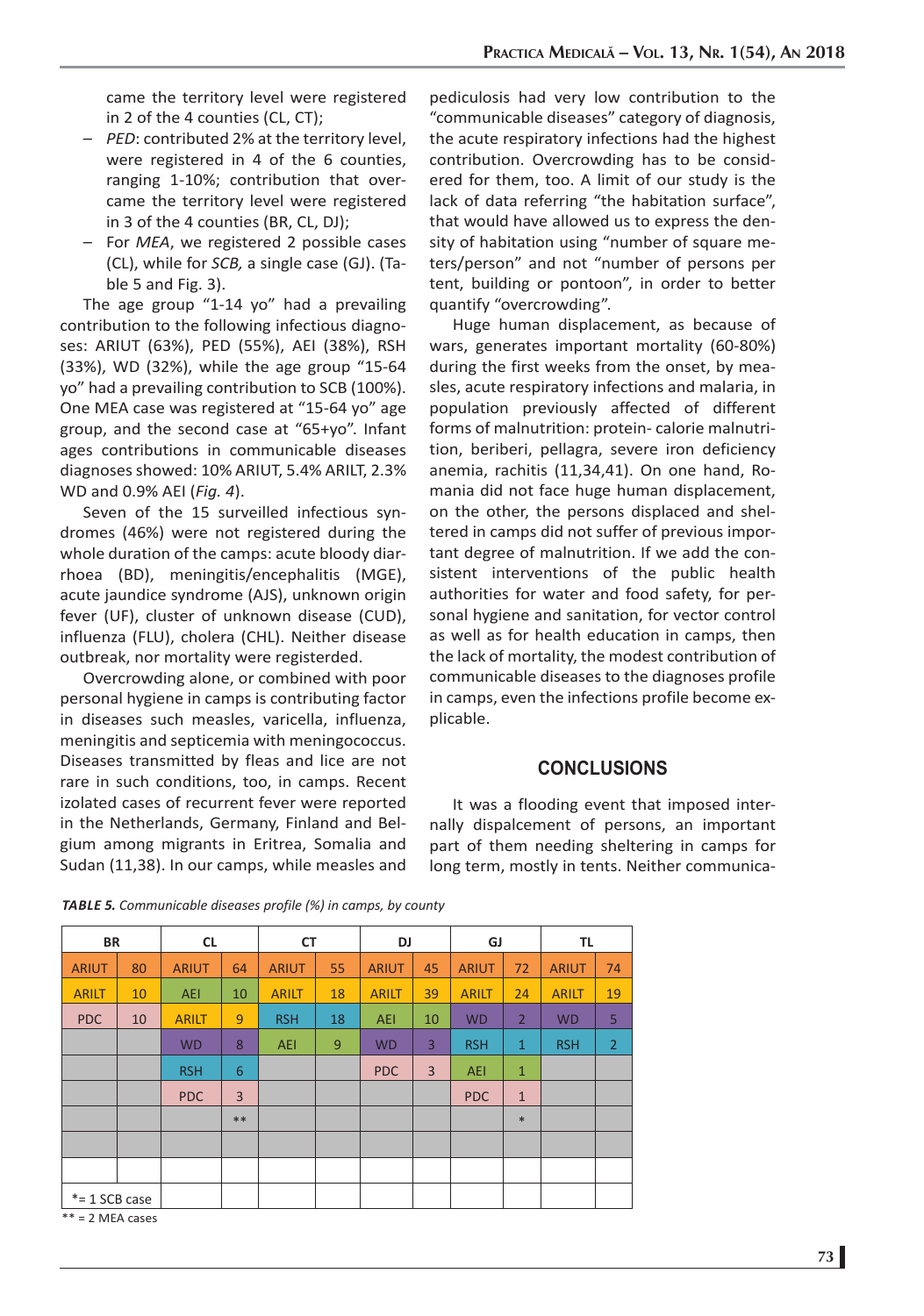ble diseases, nor injuries or psychological trauma had major contributions to the diagnoses profile in camps; however infections ranked the second place, injuries the third place, while psychological trauma the last place. Acut respiratory infections dominated the profile of infections, in children and adult ages.

#### **Acknowledgements**

The authors express respectful thanks to all the local, regional and national public health workers involved in this event, whose every day professional efforts, for 17 months, contributed to make this article become possible.

#### **REFERENCES**

- **1. Alcamo J. et al.** Europe. Climate change 2007: impacts, adaptation and vulnerability. In: Parry M.L. et al., eds. Contribution of working group II to the Fourth Assessment Report of the Intergovernmental Panel on Climate Change. Cambridge, Cambridge University Press, 2007;
- 2. Anderson M. (1995). Vulnerability to disaster and sustainable development: a general framework for assessing vulnerability. In: Munasinghe M, Clarke C, eds. Disaster prevention for sustainable development. Washington, DC, World Bank;
- **3. Assar M.** (1971). Guide to sanitation in natural disasters. Geneva, World Health Organization:
- 4. Benenson A. (1995). Control of communicable diseases in man, 16th ed. Washington, DC, American Public Health Association;
- **5. Black Richard.** 2001. Environmental Refugees: Myth or Reality? New Issues in Refugee Research Working Paper 34. Geneva: UN High Commissioner for Refugees;
- **6.** Centers for Disease Control and Prevention. Climate and Health. Food and Waterborne Diarrheal Disease, https://www. cdc.gov/climateandhealth/effects/food\_ waterborne.htm;
- **7.** Centers for Disease Control and Prevention. Climate and Health. Mental Health and Stress-Related Disorders, https://www.cdc.gov/climateandhealth/ effects/mental\_health\_disorders.htm;
- **8.** Centers for Disease Control and Prevention. Climate and Health. Precipitation Extremes: Heavy Rainfall, Flooding, and Droughts, https://www.cdc. gov/climateandhealth/effects/precipitation\_ extremes.htm;
- **9.** Centers for Disease Control and Prevention (1992). Famine-affected, refugee, and displaced populations: recommendations for public health issues. MMWR, 1992, 41(RR-13): 1–76. Atlanta, GA;
- **10. Ciscar et al.** Physical and economic consequences of climate change in Europe. Proceedings of the National Academy of Sciences 108 (7);
- **11.** Comisia Europeană, Direcția Generală Sănătate și Siguranță Alimentară. Ghid pentru evaluarea starii de sanatate a refugiatilor si migrantilor in UE/SEE, Uniunea Europeana, 2015;
- **12. Davis J., Lambert R.** (2002). Engineering in emergencies: a practical guide for relief workers, 2nd Ed. London, Intermediate Technology Publications;
- **13. Elizabeth Ferris.** Displacement, Natural Disasters, and Human Rights. https://www. brookings.edu/on-the-record/displacementnatural-disasters-and-human-rights/;
- **14. Fussell E., Lowe S.R.** The impact of housing displacement on the mental health of low-income parents after Hurricane Katrina. SocSci Med 2014; 113: 137–44;
- **15. Gayer M. & Connolly M.A.** Chapter 5: "Communicable Disease Control After Disasters" in Public Health Consequences of Disasters, 2nd edition, eds. Noji, EK. Oxford: Oxford University Press, 2005;
- **16. Hansen A., Oliver-Smith A.,** eds. (1982). Involuntary migration and resettlement: the problemsand responses of dislocated peoples. Boulder, CO, Westview;
- **17.** Internal Displacement Monitoring Centre. Global Estimates 2015: People displaced by disasters, IDMC, Geneva, july 2015;
- **18.** International Federation of Red Cross and Red Crescent Societies, Johns Hopkins University (2000). Public health guide for emergencies. Baltimore, MD, The Johns Hopkins University;
- **19.** International Organization for Migration. Key migration terms, http://www.iom.int/ key-migration-terms;
- **20. Menne B., Murray V.** Floods in the WHO European region: health effects and their prevention. Geneva, London: World Health Organisation, Public Health England, 2013. http://www.euro.who.int/\_\_data/assets/pdf file/0020/189020/e96853.pdf;
- **21. Morgan O.** Infectious disease risks from dead bodies following natural disasters. *Pan Am J Public Health* 15(5);
- **22. Munro A., Kovats R.S., Rubin G.J. et al.** Effect of evacuation and displacement on the association between flooding and mental health outcomes: a cross-sectional analysis of UK survey data. *Lancet Planet Health* 2017;
- **23. Noji E.** Public Health Consequences of Disasters*.* New York, Oxford University Press,1997.Noji E. Public Health Consequences of Disasters. New York, Oxford University Press, 1997;
- **24.** Office for the Coordination of Humanitarian Affairs. Peru: Situation Report No. 9 http://reliefweb.int/report/peru/rainy-seasonsituation-report-no-09-27-april-2017;
- **25.** Pan American Health Organization**.** Natural Disasters: Protecting the Public's Health*.* Washington, Pan American Health Organization Scientific Publication 575, 2000;
- **26. Shilu Tong.** Flooding-related displacement and mental health, planetary-health Vol 1 July 2017; www.thelancet.com;
- **27. Sobsey M.D.** Managing water in the home: accelerated health gains from improved water supply. Geneva, World Health Organization;
- **28.** Sphere Project (2000). The Sphere Project humanitarian charter and minimum standards in disaster response*,* first final edition*.* Geneva;
- **29. Tapsell S.M., Tunstall S.M., Wilson T**. Banbury and Kidlington four years after the flood, an examination of the long-term health effects of flooding. Enfield: Flood Hazard Research Centre, Middlesex University, 2003;
- **30.** United Nations Children's Fund (1999). A manual on hygiene promotion*.* New York, NY(Water, Environment and Sanitation Series, No. 6);
- **31.** United Nations Development Programme, Inter-Agency Procurement Services Office (1995). Emergency relief items, compendium of generic specifications.Vol. 1, Telecommunications, shelter and housing, water supply, food, sanitation and hygiene, materials handling, power supply; *Vol. 2,* Medical supplies and equipment, selected essential drugs, guidelines for drug donations. New York, NY**;**
- **32.** United Nations Environment/OCHA Joint Unit*.* Flooding assessment. Technical report, Peru, may 2017, Switzerland, 2017;
- **33.** United Nations Environment/OCHA Joint Unit*.* The environmental emergencies Guidelines*,* 2nd edition, Switzerland 2017;